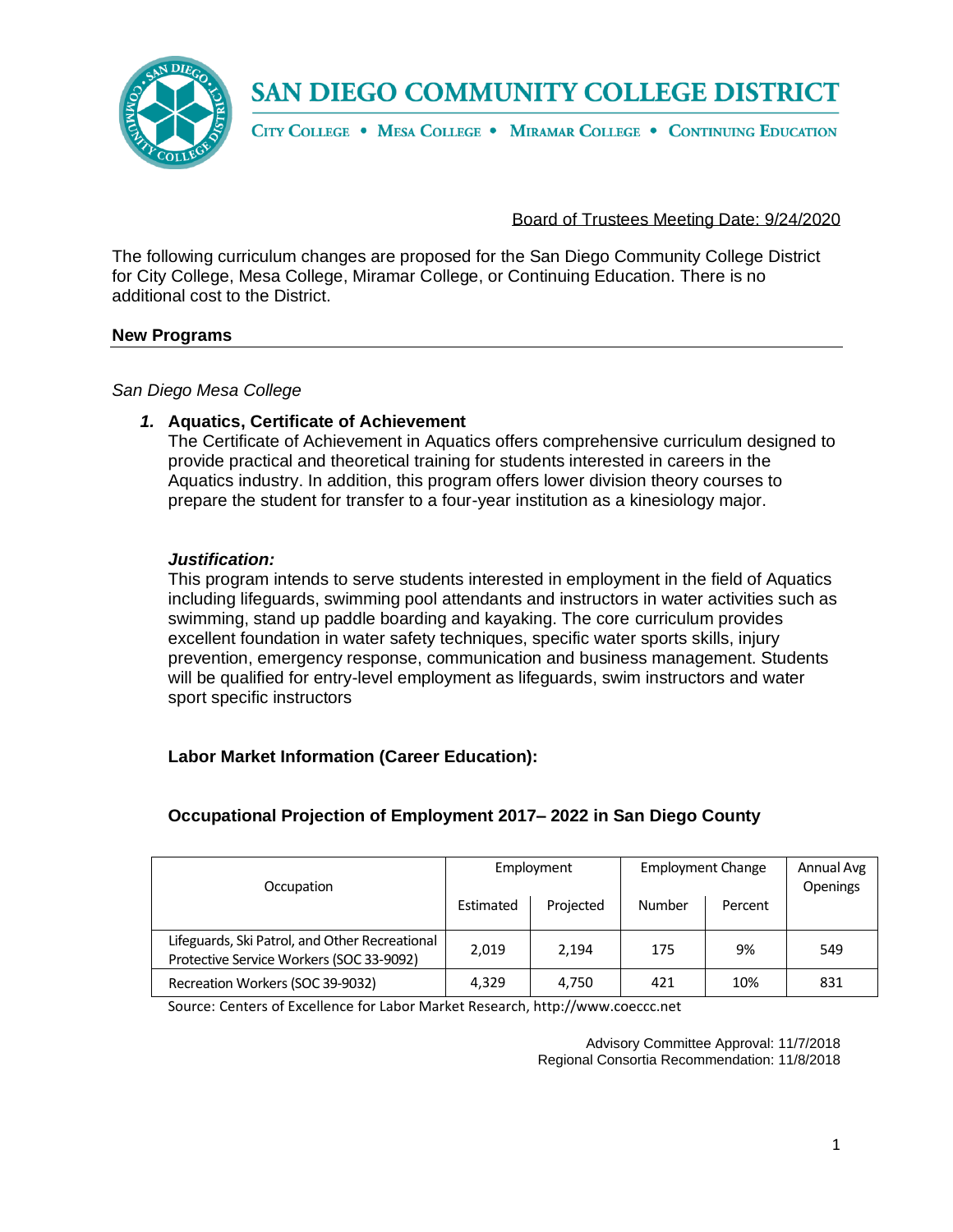

CITY COLLEGE . MESA COLLEGE . MIRAMAR COLLEGE . CONTINUING EDUCATION

#### **2. Foundations of Web Development, Certificate of Achievement**

The Web Development program serves students entering fields that need Web Development skills and knowledge and working professionals who need to learn new skills for their current job or for career advancement. The program prepares students to design and create Web sites, including integrating databases and content management systems, creating multimedia elements, and editing content to follow writing for the Web guidelines. Students acquire a solid foundation in usability, accessibility, and design principles, as well as technical skills at hand coding HTML, CSS, PHP and MySQL. Students use industry standard software and practices to prepare for entry-level careers.

#### *Justification*:

The Foundations of Web Development Certificate of Achievement prepares students for careers in web design and front-end web development which pertains to the visual functionality of web sites.

## **Labor Market Information (Career Education):**

## **Occupational Projection of Employment 2019– 2024 in San Diego County**

| Occupation                         | Employment |           | <b>Employment Change</b> |         | Annual Avg<br>Openings |
|------------------------------------|------------|-----------|--------------------------|---------|------------------------|
|                                    | Estimated  | Projected | Number                   | Percent |                        |
| Web Developers (SOC 15-1134, 2010) | 2.494      | 2,685     | 191                      | 8%      | 235                    |

Source: Centers of Excellence for Labor Market Research, http://www.coeccc.net

Advisory Committee Approval: 12/2/2019 Regional Consortia Recommendation: 5/8/2020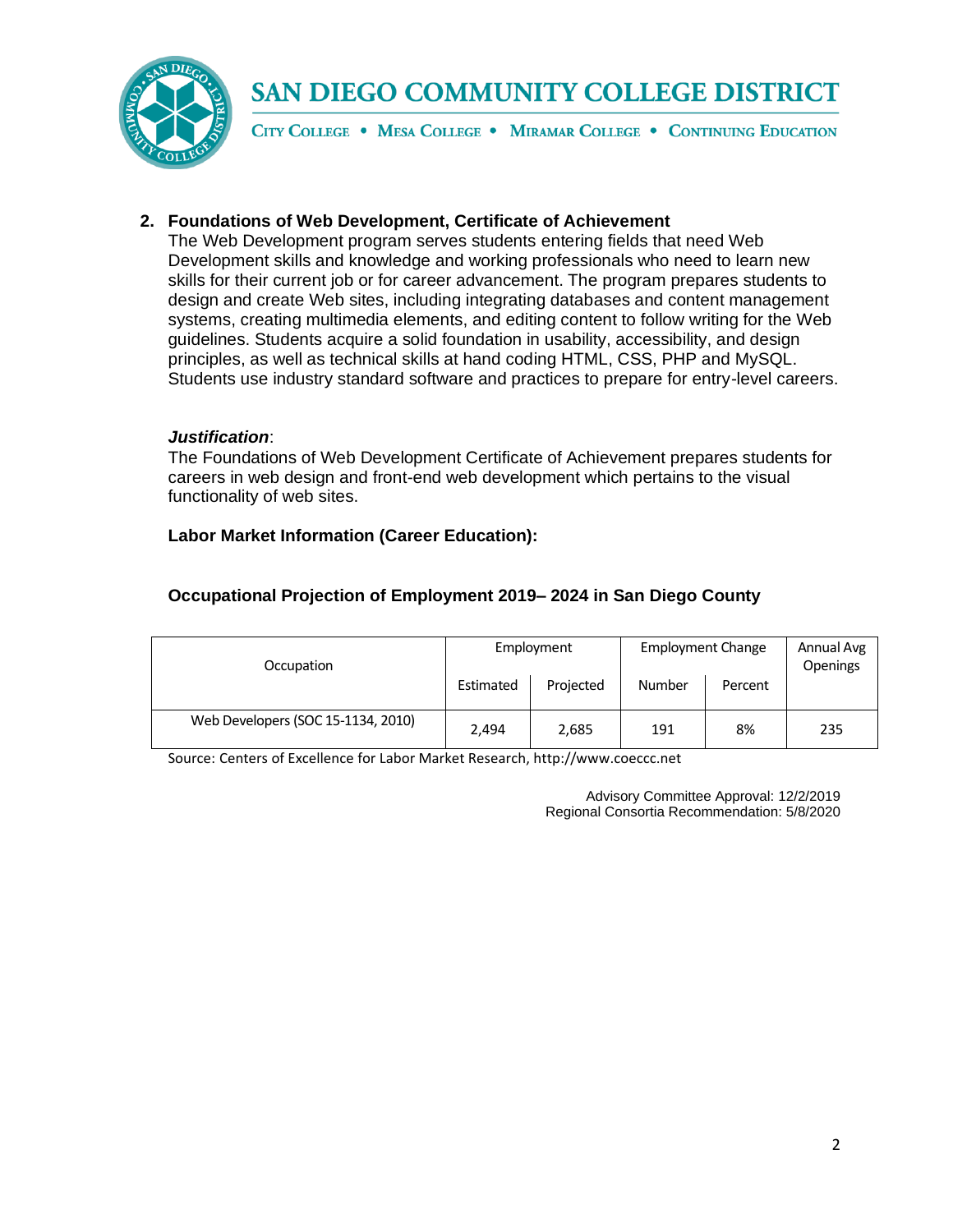

CITY COLLEGE . MESA COLLEGE . MIRAMAR COLLEGE . CONTINUING EDUCATION

#### **Program Revisions**

*San Diego City College*

- **1. Computer Programming, Associate of Science**  Changes
	- i. Add CISC 183 and CISC 193 to Courses Required for the Major
	- ii. Increase total hours from 24 to 28

#### *San Diego Miramar College*

- **1. Public Safety Management, Certificate of Achievement Changes** 
	- i. Remove BUSE 205 from Restricted Electives
	- ii. Add PADM 270 to Restricted Electives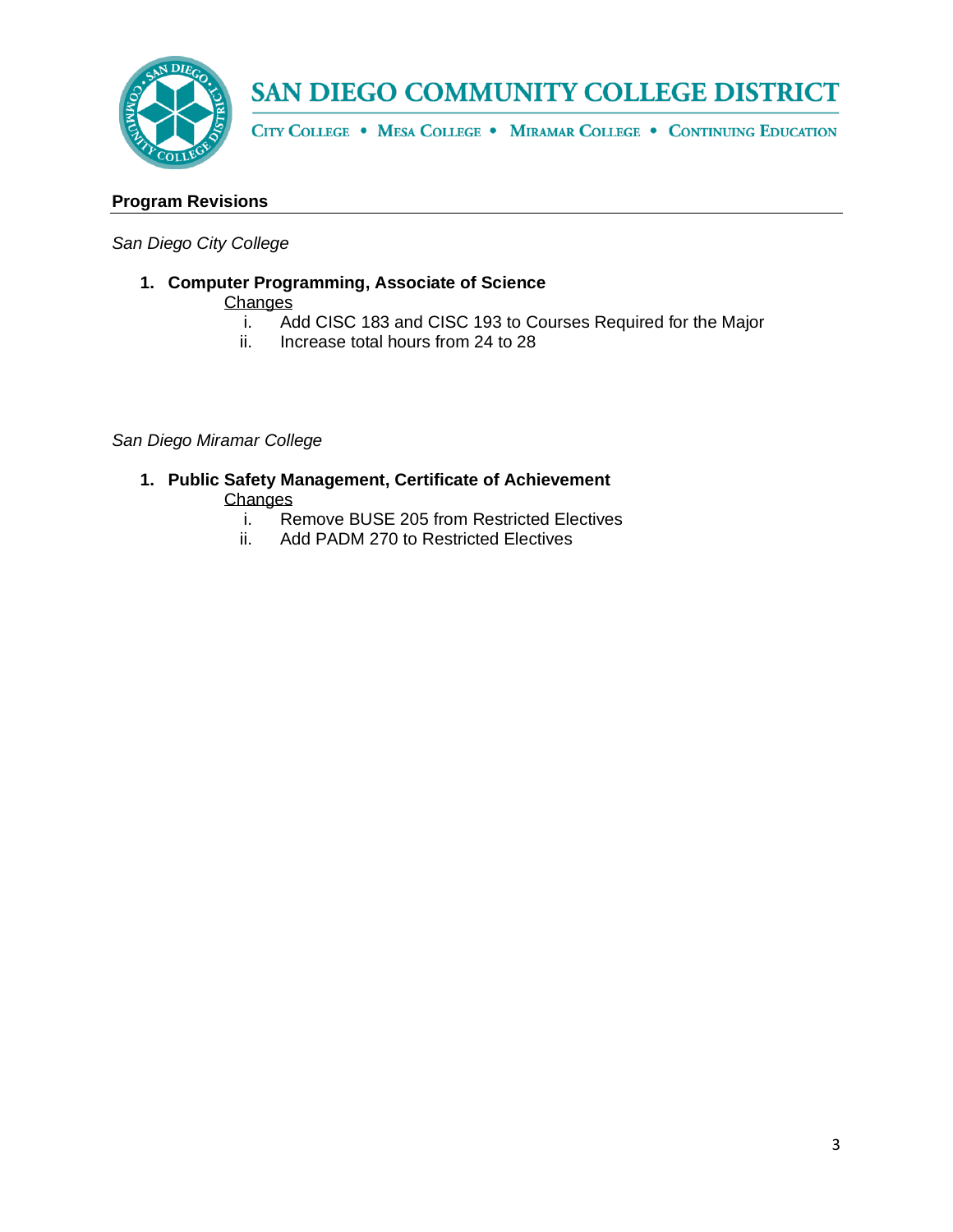

CITY COLLEGE . MESA COLLEGE . MIRAMAR COLLEGE . CONTINUING EDUCATION

| <b>New Courses</b>                       | <b>Units</b> |
|------------------------------------------|--------------|
| San Diego City College                   |              |
| LBAS100-Introduction to Climate Literacy | 1 Unit       |
|                                          |              |

*San Diego Continuing Education*

PASV 531—RETIREMENT LIVING PASV 532— LIFE ENRICHMENT - OLDER ADULT